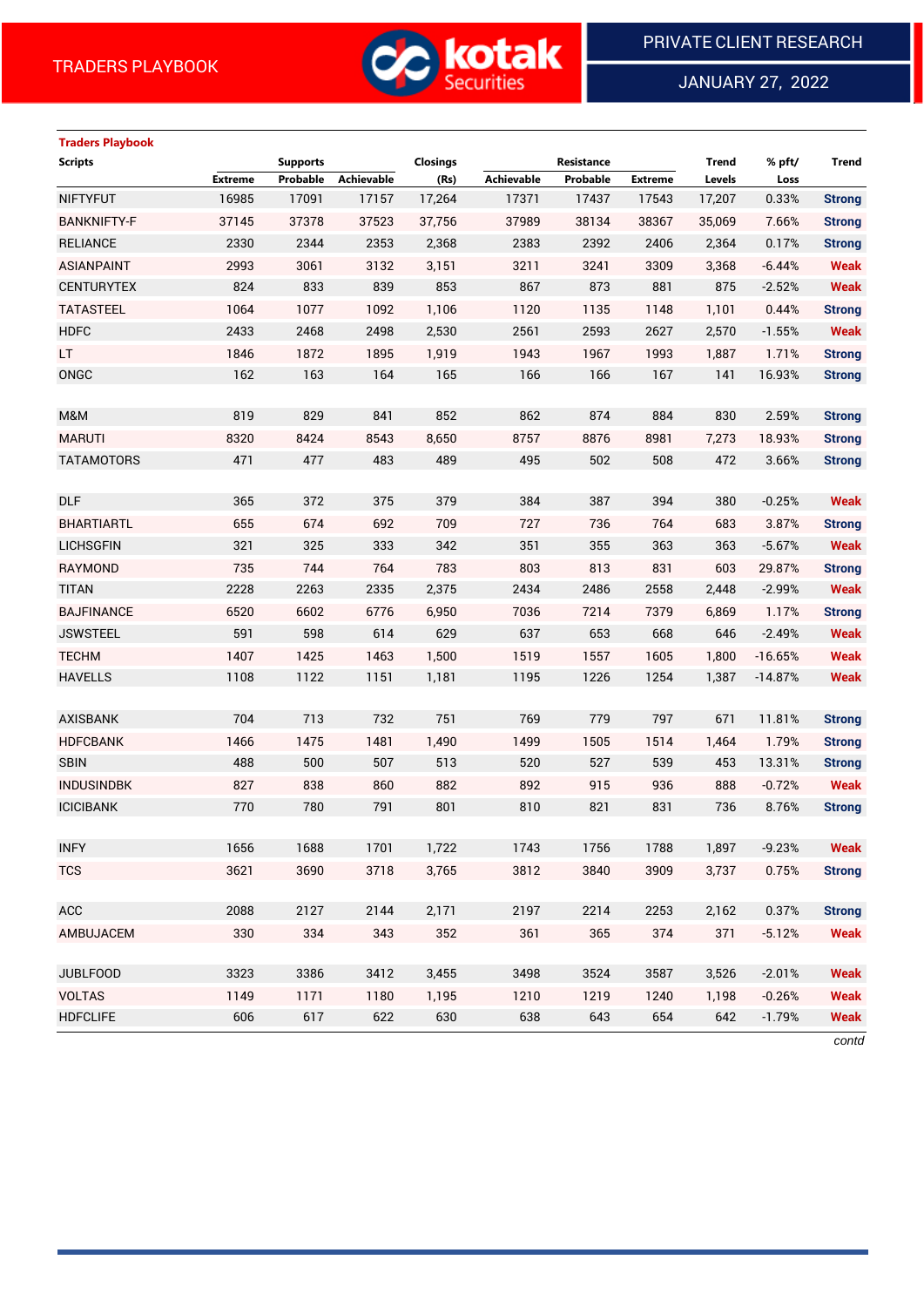#### **Closing Pricess**

Closing price is that price at which a scrip closes on the previous day. Traders can start their intraday trade on this level. The stock or index should sustain above or below the closing price else you should exit the trade. Ideally, half a percent should be the stop loss above or below the closing price to enter the trade.

# **Trend**

Trend is the level at which the tendency of Indices and Stocks can be identified. For best results, you can use the 'Trend Remarks' to trade. A 'Weak' trend means that traders can trade with a negative bias. If the trend is 'Strong', you can trade long with a positive bias. Base price should be the closing price.

#### **Achievable (Supp/Resis)**

It is the price which can be achieved if the Index/Stock trades above or below the closing price. During normal course of trading, first levels are important as one can take profits around first resistance and supports levels.

# **Probable (Supp/Resis)**

It's a second resistance/support and can be achieved if stocks/indices are in trending mode. Events can lead stocks and indices to reach these levels.

#### **Extreme levels**

Sometimes, the stocks fall or rise to their average lowest or highest levels FOR THE DAY and that may act as an excellent contra buying or selling opportunity with a stop loss given in the table. This means buying around extreme support and selling around extreme resistance strictly with a given stop loss. For e.g. If the extreme support for Nifty is given at 5605, and in case the market comes down to similar levels, then you can initiate long positions with the given 'stop loss for long' in the column, say at 5585. If it breaks 5585 then the trader must exit the position. This is valid on both the sides.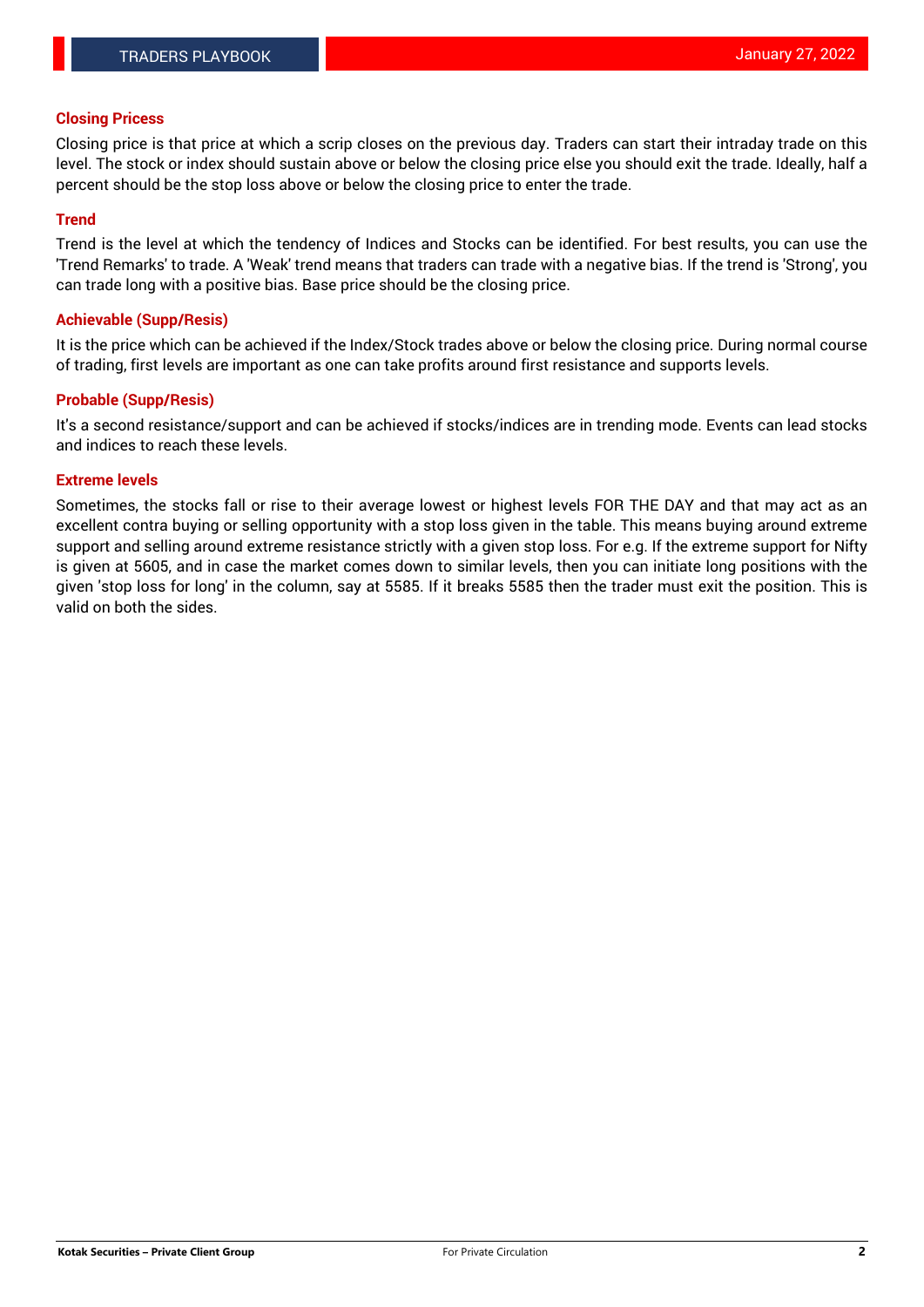# **RATING SCALE (PRIVATE CLIENT GROUP)**

| <b>BUY</b>             | $-$ A condition that indicates a good time to buy a stock. The exact circumstances of the signal will be determined by the indicator that an<br>analyst is using. |
|------------------------|-------------------------------------------------------------------------------------------------------------------------------------------------------------------|
| <b>SELL</b>            | A condition that indicates a good time to sell a stock. The exact circumstances of the signal will be determined by the indicator that an<br>analyst is using.    |
| <b>Stop Loss Order</b> | - An instruction to the broker to buy or sell stock when it trades beyond a specified price. They serve to either protect your profits or<br>limit your losses.   |

#### **FUNDAMENTAL RESEARCH TEAM (PRIVATE CLIENT GROUP)**

Head of Research **Auto & Auto Ancillary** Transportation, Paints, FMCG Banking & Finance shrikant.chouhan@kotak.com arun.agarwal@kotak.com agarwal.amit@kotak.com Hemali.Dhame@kotak.com +91 22 6218 5408 +91 22 6218 6443 +91 22 6218 6439 +91 22 6218 6433

**Jatin Damania Purvi Shah Rini Mehta K. Kathirvelu** Metals & Mining, Midcap **Pharmaceuticals** Research Associate Support Executive jatin.damania@kotak.com [purvi.shah@kotak.com](mailto:purvi.shah@kotak.com) rini.mehta@kotak.com [k.kathirvelu@kotak.com](mailto:k.kathirvelu@kotak.com) +91 22 6218 6440 +91 22 6218 6432 +91 80801 97299 +91 22 6218 6427

**Sumit Pokharna Pankaj Kumar** Oil and Gas, Information Tech Midcap<br>sumit.pokharna@kotak.com bankair. +91 22 6218 6438 +91 22 6218 6434

sumit.pokharna@kotak.com pankajr.kumar@kotak.com

**Shrikant Chouhan Arun Agarwal Amit Agarwal, CFA Hemali Dhame**

**TECHNICAL RESEARCH TEAM (PRIVATE CLIENT GROUP)**

[shrikant.chouhan@kotak.com](mailto:shrikant.chouhan@kotak.com) [amol.athawale@kotak.com](mailto:amol.athawale@kotak.com) Research Associate +91 22 6218 5408 +91 20 6620 3350 [sayed.haider@kotak.com](mailto:sayed.haider@kotak.com)

**Shrikant Chouhan Amol Athawale**<br> **Amol Athawale** @kotak.com **Busisms** Research Ass

+91 22 62185498

# **DERIVATIVES RESEARCH TEAM (PRIVATE CLIENT GROUP)**

 $+91$  22 6218 5497

**Sahaj Agrawal Prashanth Lalu Prasenjit Biswas, CMT, CFTe** [sahaj.agrawal@kotak.com](mailto:sahaj.agrawal@kotak.com) [prashanth.lalu@kotak.com](mailto:prashanth.lalu@kotak.com) [prasenjit.biswas@kotak.com](mailto:prasenjit.biswas@kotak.com)